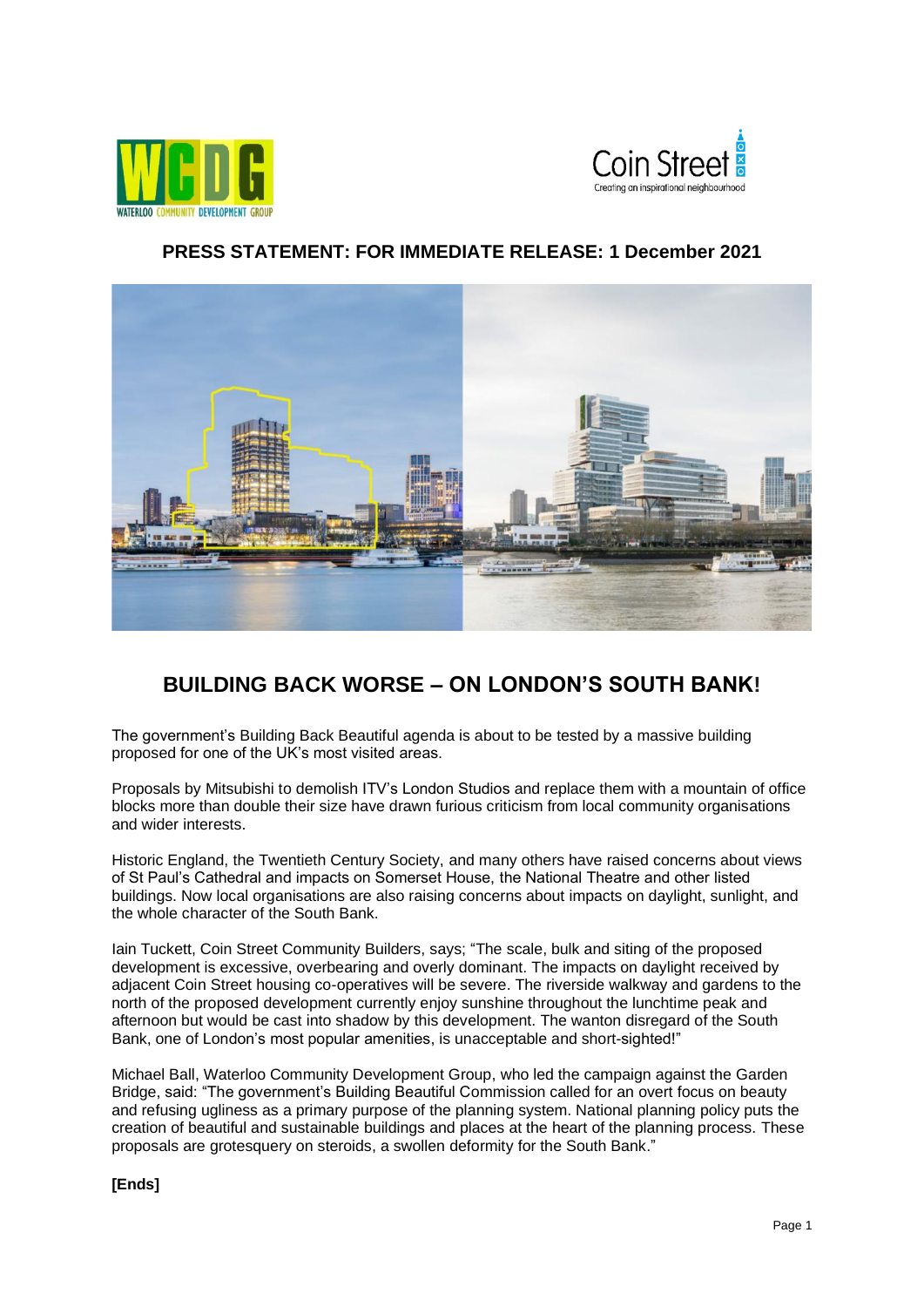## **Notes to Editors**

- 1. On 4 November 2021, Secretary of State. Michael Gove told MPs **"We want to have a planning system where people can feel confident that beauty is taken seriously, confident that the environment is benefitting, confident that the money will be there to support infrastructure, and confident that the community has a role ultimately in determining what is right".** He added, **"We want to be in a position where communities accept and welcome new development".** [Source: Planning Resource 12 November 2021].
- 2. The Secretary of State recently upheld the protection of residential daylight and sunlight afforded by the British Research Establishment (BRE) standards in his decision on nearby 8 Albert Embankment, see [https://bit.ly/3xC2s5e](https://eur03.safelinks.protection.outlook.com/?url=https%3A%2F%2Fbit.ly%2F3xC2s5e&data=04%7C01%7CK.Winestein%40coinstreet.org%7C310ef133e73f49a35b1108d9b3e69eff%7Cb6bb9e20794f4eddad87163da2d683c0%7C0%7C1%7C637738625654202261%7CUnknown%7CTWFpbGZsb3d8eyJWIjoiMC4wLjAwMDAiLCJQIjoiV2luMzIiLCJBTiI6Ik1haWwiLCJXVCI6Mn0%3D%7C2000&sdata=MZq9YF0VC%2B684oIjJ%2FPtjAoKACGjGjKVWMKa5Z38hYo%3D&reserved=0)
- 3. The former London Television Centre site at 72 Upper Ground was secured by Mitsubishi Estate and CO-RE for £145.6m in November 2019. The application for planning consent was submitted to Lambeth Council in July 2021. The scheme is designed by Make Architects.
- 4. **National Theatre** Grade 2\* and **IBM** Grade 2 are listed buildings and designed by Sir Denys Lasdun, situated to the west of the site. To the south are Coin Street's Iroko and Mulberry Housing Co-operatives and to the east are Prince's Wharf, Gabriel's Wharf, and Bernie Spain Gardens. See images below.
- 5. Neighbourhood planning (enshrined in the **Planning Acts of 2012 and 2017**) gives communities direct power to develop a shared vision for their neighbourhood and shape the development and growth of their local area. Neighbourhood planning provides a powerful set of tools for local people to plan for the types of development to meet their community's needs and where the ambition of the neighbourhood is aligned with the strategic needs and priorities of the wider local area. Source: [legislation.gov.uk](https://www.legislation.gov.uk/ukpga/2017/20/contents/enacted)
- 6. **South Bank & Waterloo Neighbours (SoWN)** was established under the above planning acts**.** In its advice to Lambeth, SoWN states "the mass of the proposed building would be overbearing when experienced from neighbouring streets and public spaces. The proposed building would dominate the local street scene and the conservation area to their detriment. The scale and form of the building would cause harm to important local heritage assets, such as the South Bank conservation area, IBM Building, National Theatre, and Roupell Street conservation area. The proposed building would result in a significant loss of daylight for a number of local residents. The proposed building would result in a very significant loss of sunlight across important public spaces, primarily the Queen's Walk and Bernie Spain Gardens".

SoWN is the community body that represents residents, workers, businesses of all sizes, and voluntary organisations in the South Bank & Waterloo Neighbourhood Plan, formally approved in February 2020. SoWN was responsible for the wide consultation involved in identifying the key issues, for writing the Plan and seeing it through to adoption. It represents the local community in monitoring how the plan is implemented, within the wider context of the Lambeth Local Plan and the London Plan. SoWN objectives are:

- to promote high standard of planning and architecture in or affecting the area of benefit
- to educate the public in the geography, history, natural history, culture and architecture of the area of benefit
- to secure the preservation, protection, development and improvement of feature or areas of historic or public interest in the area of benefit.
- 7. **The Twentieth Century Society** "considers the currently proposed new building to be an over-development of a site within a sensitive historic environment. Compared to the existing building, the massing of the proposed new building will be further forward on the riverfront side. The new development will impact close views of the listed buildings from the Queen's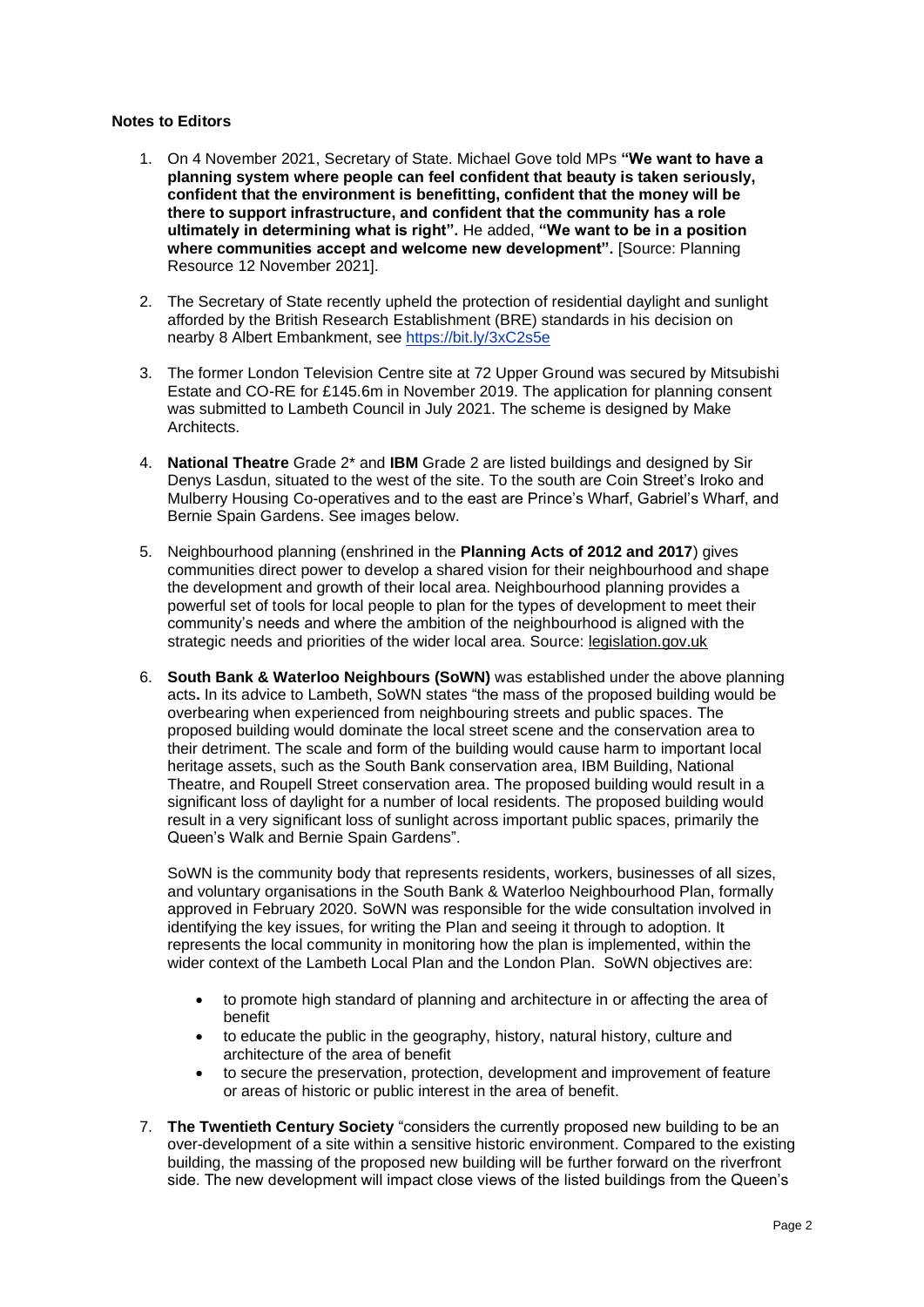Walk and it will also impede wide views, particularly views of the National Theatre from Blackfriars Bridge to the east…The Society's Casework Committee believes the proposed new building in its current form would harm the setting of the listed buildings on the site and harm the special character and appearance of the riverfront site, which is both a designated conservation area and positive contributor to a strategic view in London. We therefore urge the local authority to refuse planning permission and encourage the applicant to revise the design to substantially reduce the building's front massing."

- 8. **Historic England** states in its advice to Lambeth: "There would be harm to the Grade II listed IBM building and Grade II listed National Theatre because of the close proximity of the proposed buildings and their impact on the importance of these designated heritage assets in river views. We have identified further harm through the 26-storey tower on the Roupell Street Conservation Area, through an increase in height and massing which compete with and distract from the Georgian domestic architecture in views within the conservation area…We continue to encourage you to explore refinements to the design to minimise the harm identified, including careful consideration being given to a reduction in the height and massing of the proposed buildings."
- 9. **The Planning Application** and public responses can be accessed at <https://bit.ly/3CyoiHR>
- 10. **[Waterloo Community Development Group](http://wcdg.org.uk/)** (WCDG) was founded in 1972. WCDG is a charity led by Waterloo residents to maintain and develop a healthy and sustainable community, for more land for homes and amenities such as shops and open space, for the benefit of present and future generations. Michael Ball can be contacted on 07547 776725
- 11. **[Coin Street Community Builders](https://coinstreet.org/72-upper-ground)** (CSCB) is a social enterprise working in Waterloo and North Southwark: [https://bit.ly/3kLSSaB.](https://eur03.safelinks.protection.outlook.com/?url=https%3A%2F%2Fbit.ly%2F3kLSSaB&data=04%7C01%7CK.Winestein%40coinstreet.org%7C30162444ad964466ff3908d9a9ed0921%7Cb6bb9e20794f4eddad87163da2d683c0%7C0%7C0%7C637727657783944088%7CUnknown%7CTWFpbGZsb3d8eyJWIjoiMC4wLjAwMDAiLCJQIjoiV2luMzIiLCJBTiI6Ik1haWwiLCJXVCI6Mn0%3D%7C3000&sdata=C2FNxl%2B3BKnmNxwpbMhI0kXsT6djfdnj3IXloZV2fgk%3D&reserved=0) CSCB owns, manages, and maintains the riverside walkway between the National Theatre and Sea Containers, Bernie Spain Gardens, Oxo Tower Wharf, Gabriel's Wharf, and Coin Street neighbourhood centre. It is freehold owner of the Iroko, Mulberry, Palm and Redwood housing developments which are leased to primary co-operatives managed by their tenants.

## **For more information**

Keith Winestein (CSCB) [k.winestein@coinstreet.org](mailto:k.winestein@coinstreet.org) 020 0721 1681

For further details about this campaign please visit https://coinstreet.org/72-upper-ground